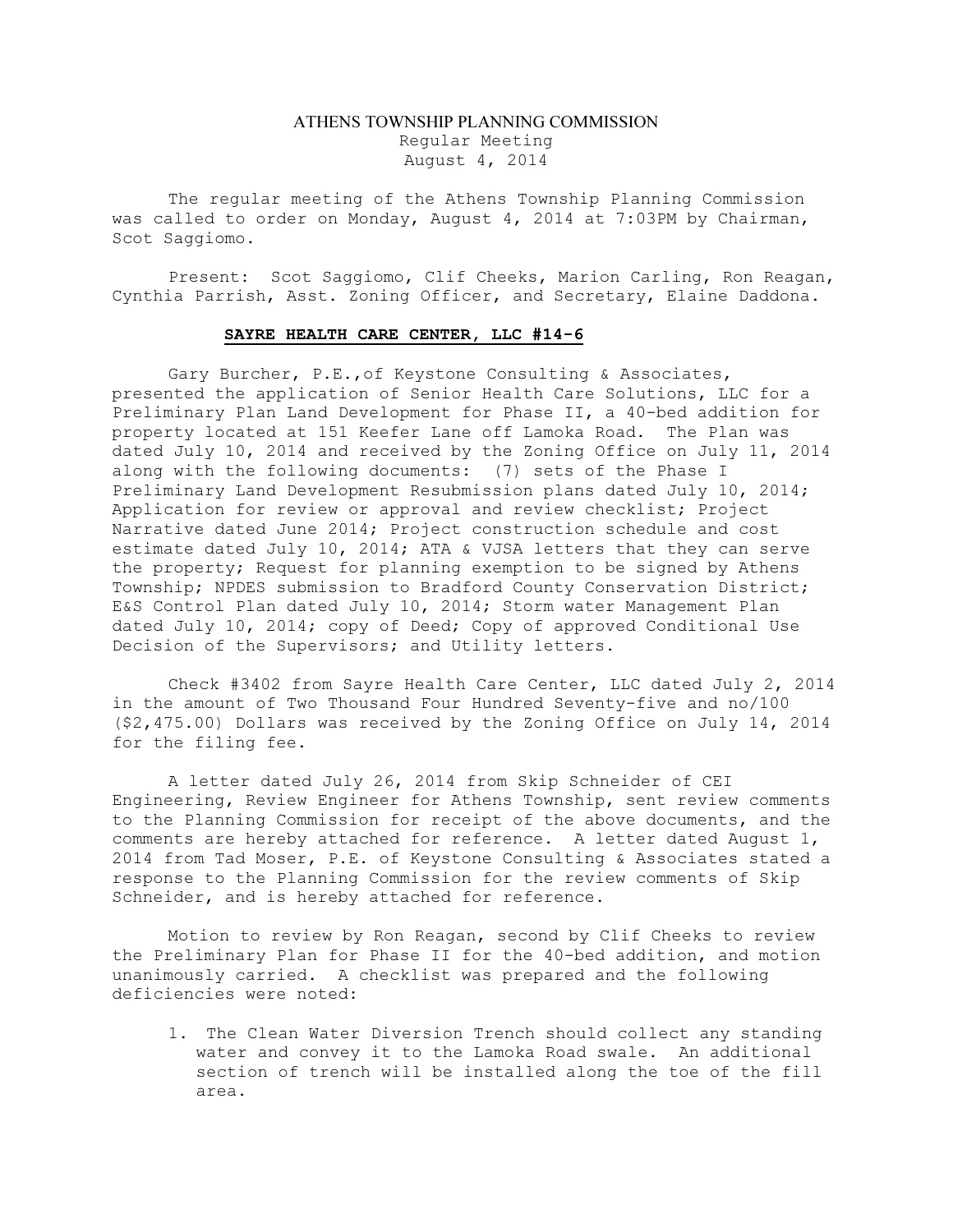- 2. Stormwater Maintenance Agreement should contain verbage to cover replacement/redesign of discharge points RD-1 and RD-4 as they discharge to a Township road.
- 3. Need Owner's signatures on the Plans.

Motion to recommend Preliminary Plan approval by Marion Carling, second by Clif Cheeks, to the Supervisors at their meeting to be held on August 27, 2014 at 7:00PM contingent on resolution of the deficiencies, and motion unanimously carried.

### GEORGE/MICHELE E. OWCZARSKI #14-7

Michele Owczarski was present along with Attorney R. Joseph Landy and presented a two-lot subdivision for a lot addition for a 0.33 acre lot located on Wolcott Hollow Road, Lot A to become part and parcel to adjacent lot of Jason E. Kellogg, zoned Residential Rural.

Survey plan dated February 28, 2014 prepared by Scott S. Williams of Butler Land Surveying, LLC was received by the Zoning Office on June 23, 2014 along with the following documents: Application for review, Project Narrative, Power of Attorney for part and parcel Deed Covenant, copy of Deed, and Application for review of a subdivision.

Check #8560 in the amount of One Hundred fifty and no/100 (\$150.00) Dollars from Landy & Landy was received by the Zoning Office on June 23, 2014 for filing fee, along with Check #12019 in the amount of Twenty-five (\$25.00) Dollars made payable to the Bradford County Treasurer for the review fee.

Motion to review for Preliminary/Final Plan by Ron Reagan, second by Clif Cheeks, and motion unanimously carried. A checklist was completed and the there were no deficiencies noted.

Motion to recommend Preliminary/Final Plan approval to the Supervisors by Clif Cheeks, second by Ron Reagan, at their meeting to be held on August 27, 2014 and motion unanimously carried.

### Conditional Use Hearing review for Fine Line Homes

Letter dated August 4, 2014 from the Athens Township Supervisors was received requesting a review for an application from Fine Line Homes, LP for a Conditional Use Hearing to remove a billboard and install a different billboard on their property along Route 220.

The Planning Commission reviewed the application, and they had no adverse comment to the application.